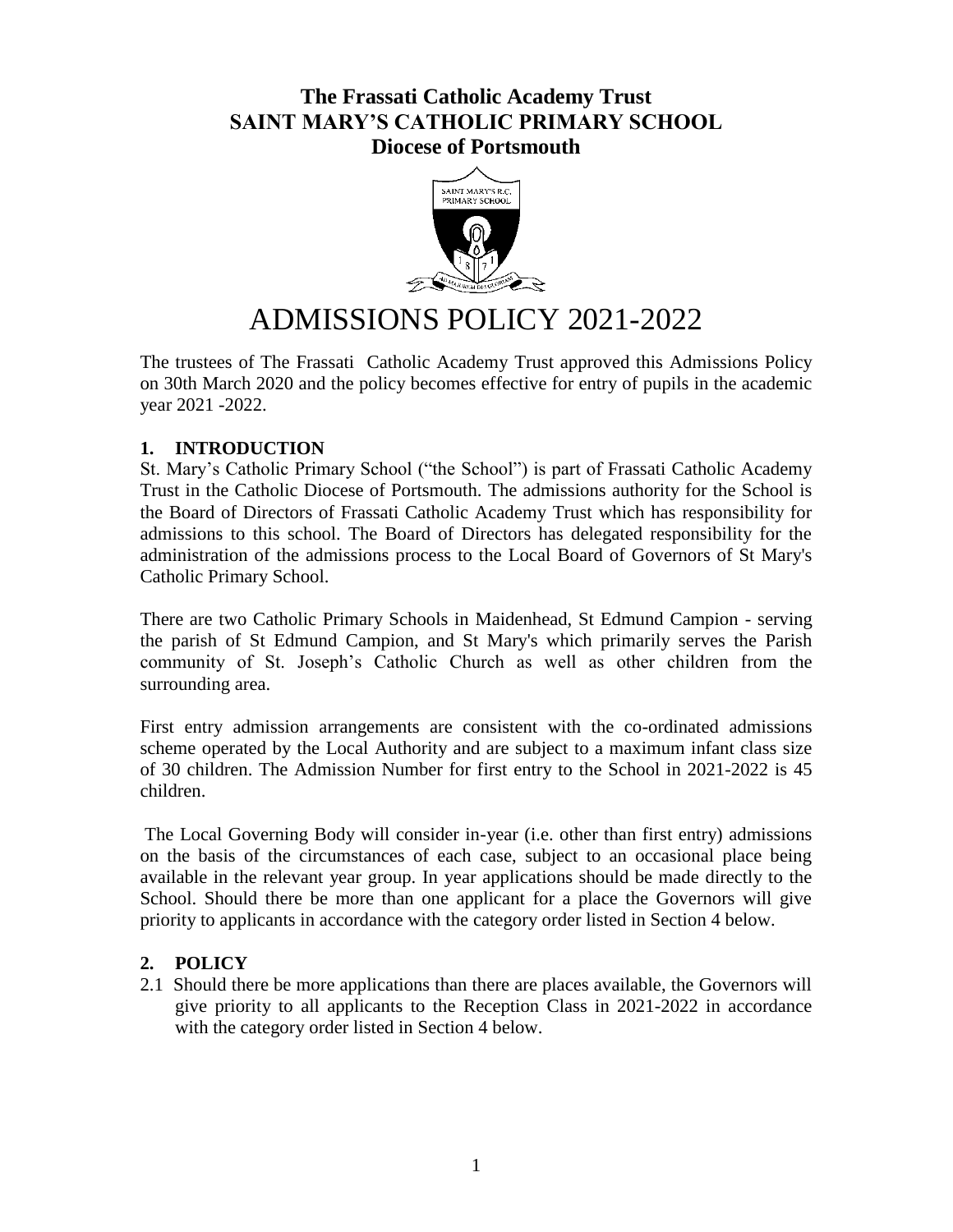- 2.2 Where a child's statement of Special Educational Need (SEND or EHC Plan) names the School, the child will be admitted automatically. The admission of children with such statements counts towards the Admission Number for the year of entry.
- 2.3 Children born from 1 September 2016 to 31 August 2017 will normally enter school in September 2021. Parents have the right to defer entry until the start of the term following the child's fifth birthday, or to request part-time attendance until statutory age. Parents of a summer born child (1 April 2017 to 31 August 2017) may choose not to send their child to school until the September after their fifth birthday and may request that they are admitted out of their normal age group into Reception rather than Year 1. Parents wishing to request a deferral should make a detailed request in writing to the School and Local Authority by the end of November 2020 to ensure that an informed decision can be made before the Local Authority publish the offers. The decision will be made on the basis of the circumstances of each case and in the best interests of the child concerned. If it is agreed, the parents must make a new application for the academic year 2022/2023 which will be considered as part of the normal admissions round. There is no guarantee of a place or additional priority given to the application of a child who has delayed entry into Reception.
- 2.4 In addition to requests from parents of summer born children (see 2.3 above) those with children who are gifted or talented, or who have missed part of a year (for example due to ill health) can seek places outside the normal age group by writing to the School stating their reasons. The Governing Body will make a decision on the basis of the circumstances of each case, subject to availability of a place in the requested year group. Parents do not have a right to appeal if they have been offered a place and it is not in the year group that they would like.
- 2.5 The application procedure outlined in Section 5 must be followed in full. In particular, attention is drawn to 5.3 below.

# **3. DEFINITIONS**

**Catholic:** a person baptised in a church which is in communion with the See of Rome or a person received into full communion with the Catholic Church. **Closing date:** latest date for receipt of applications provided by the Local Authority under its co-ordinated admissions scheme (normally in the January preceding the September intake).

**Distance:** proximity to the school, measured as the straight-line from the address point of the applicant's house to the school's location, as measured by the Local Authority GIS northing and easting computerised system.

**Home address:** a child's usual permanent address, where he or she lives with his or her parents or carers. In cases where parental responsibility is shared, the home address will be where the child lives for most of the time.

**Looked after child:** a child in Local Authority Care or provided with accommodation in accordance with Section 22 of the Children's Act 1989.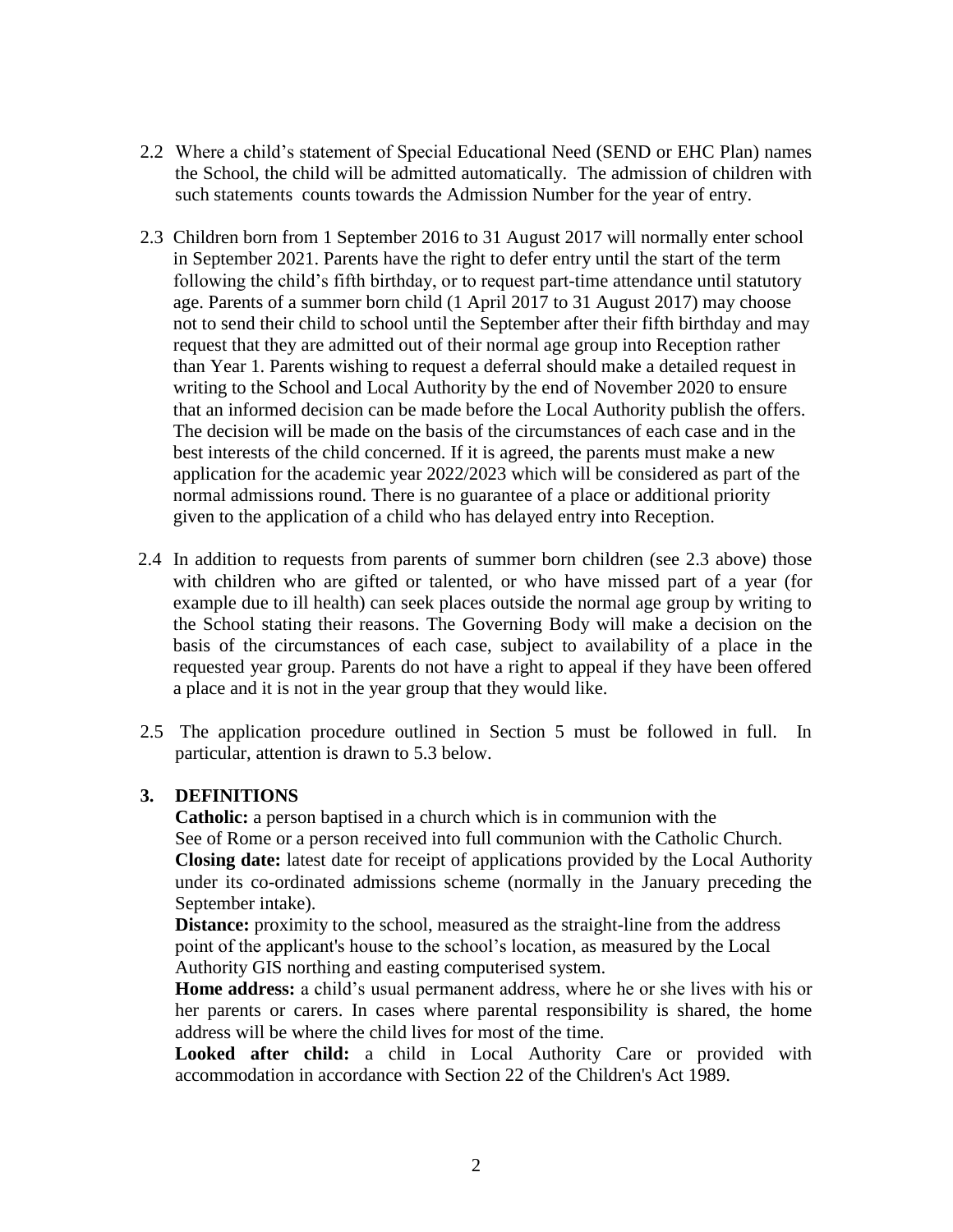**Previously looked after child:** a child who was looked after, but has been subsequently adopted (Adoption Act 1976-Sect 2 / Adoption and Childrens' Act 2002-Sect 46) or subject to a child arrangements order (2002 Act-Sect 18) or special guardianship order (2002 Act - Sect 19).

**Other Christian churches:** churches which are members of "Churches Together in England". A list of member churches can be found at www.cte.org.uk

**Parent:** any person who has parental responsibility or care of the child

**Relevant year:** the academic year from 1 September to 31 August in which a child becomes 5 years of age

**Sibling:** brother or sister, half brother or sister, adopted brother or sister, step brother or sister, or the child of the parent/carer's partner, where the child for whom the place is sought is living in the same family unit at the same address as that sibling **The Local Authority:** Royal Borough of Windsor and Maidenhead **The School:** Saint Mary's Catholic Primary School

#### **4. PRIORITY CRITERIA**

- 4.1 Applications for admission to the School will be considered in order of priority according to the following categories with **category a)** having the highest priority.
	- **a) Catholic looked after children and previously looked after children.**
	- **b) Catholic children with a sibling in the School at the time of admission.**
	- **c) Other Catholic children.**
	- **d) Other looked after children and previously looked after children.**
	- **e) Other children with a sibling in the School at the time of admission.**
	- **f) Unbaptised children of a Catholic parent.**
	- **g) Members of other Christian churches.**
	- **h) All other applicants.** This category includes all children who do not fall within the above categories.
- 4.2 If the School does not have sufficient places for all the children in a particular category, places will be allocated on the basis of distance from the School with children living closer to the School receiving the higher priority. If two children are living at exactly the same distance from the school, then a final tie breaker will apply. Lots will be drawn independently by the Local Authority to allocate the final available place.
- 4.3 Children may be admitted above the infant class size if they are in the following categories - (i) twins (or multiple births) or (ii) children of service personnel admitted outside the normal admissions round.
- 4.4 A fresh application must be made for children attending St Mary's Pre-School who do not have any increased priority for admission. They are considered only according to the priority categories in 4.1.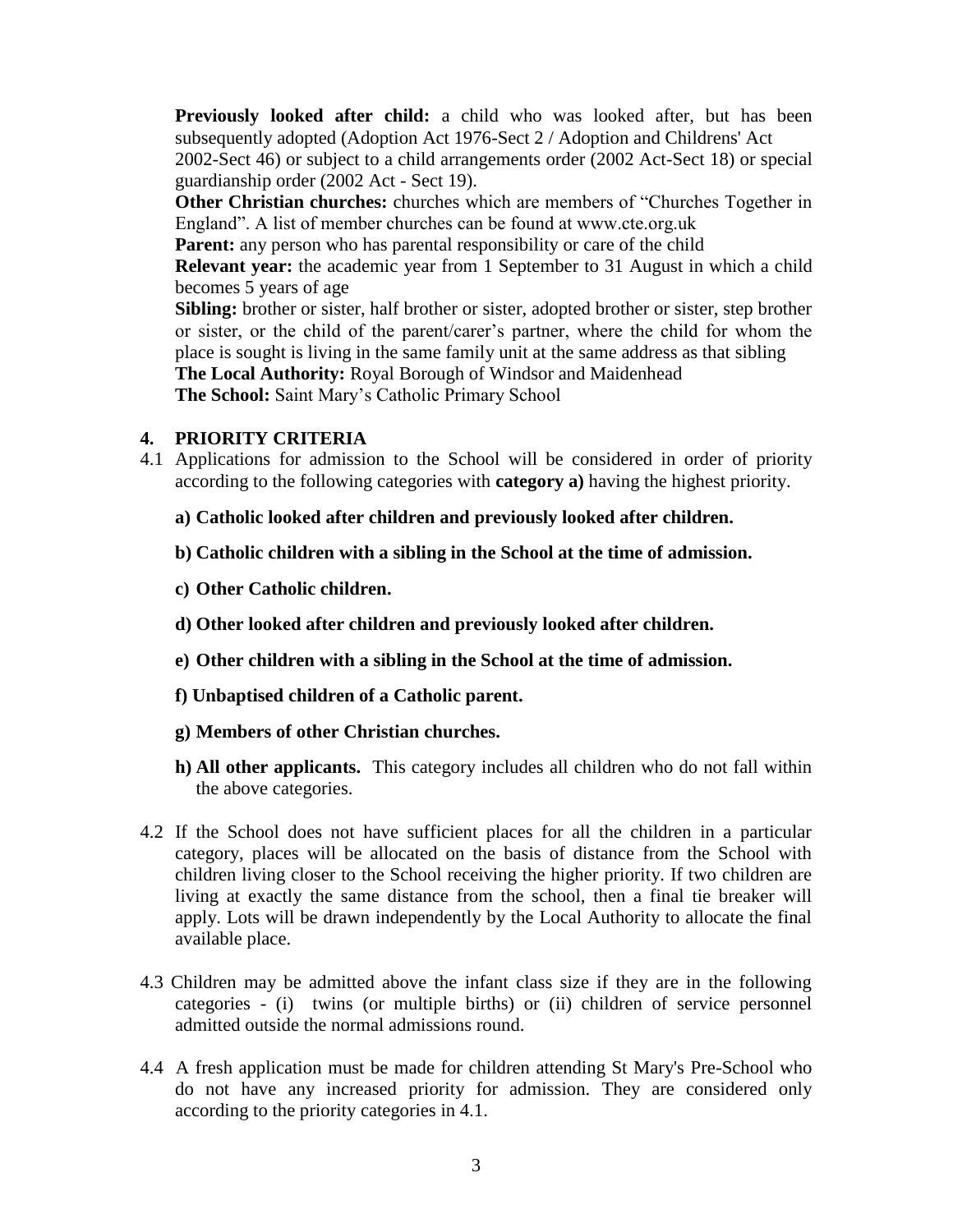4.5 Where the School is fully subscribed through the co-ordinated admissions scheme of the Local Authority, the Governors will maintain a waiting list from the National Offer Day in April until 31st December in the year of admission. Children on the waiting list will be placed in the order of priority shown in 4.1 above. The waiting list will be updated to reflect any relevant change in a child's circumstances which is notified to the School. A child's position on the waiting list may vary according to circumstances. The following applicants must take precedence over those on the waiting list - looked after children, previously looked after children and those allocated a place in accordance with a Fair Access Protocol. Late applications will be considered after all on time applications have been dealt with, and children will be placed on the same waiting list according to the same order of priority.

#### **5. APPLICATION PROCEDURE**

- 5.1 To apply for a child's place at the School, parents need to complete a Common Application Form (CAF) and submit it to the Local Authority (not to the School) by the closing date along with all documentation required by the Local Authority. Copies of the CAF can be obtained from the Local Authority or it may be accessed, completed and submitted on line.
- 5.2 The following documentation is required by the School so that the Governors can determine a child's priority according to the categories given in 4.1 above.

**All looked after children and previously looked after children -** Proof of status from any Local Authority.

**Catholic siblings -** Baptismal certificate or evidence of reception into the Catholic Church, and proof of sibling relationship.

**Other Catholic children -** Baptismal certificate or evidence of reception into the Catholic Church.

**Other siblings -** Proof of sibling relationship.

**Children with a Catholic parent -** Proof of Catholicity of mother or father baptismal certificate or evidence of reception into the Catholic Church.

**Children of other Christian churches -** Evidence of baptism or, if baptism does not apply, the minister of the relevant denomination should make a declaration confirming that the family are members of that church. The SIF (see 5.4 below) includes a suitable form of declaration.

### 5.3 **Without the documentation specified in 5.2 above, the child will be placed within "all other applicants" - see category h) in 4.1 above.**